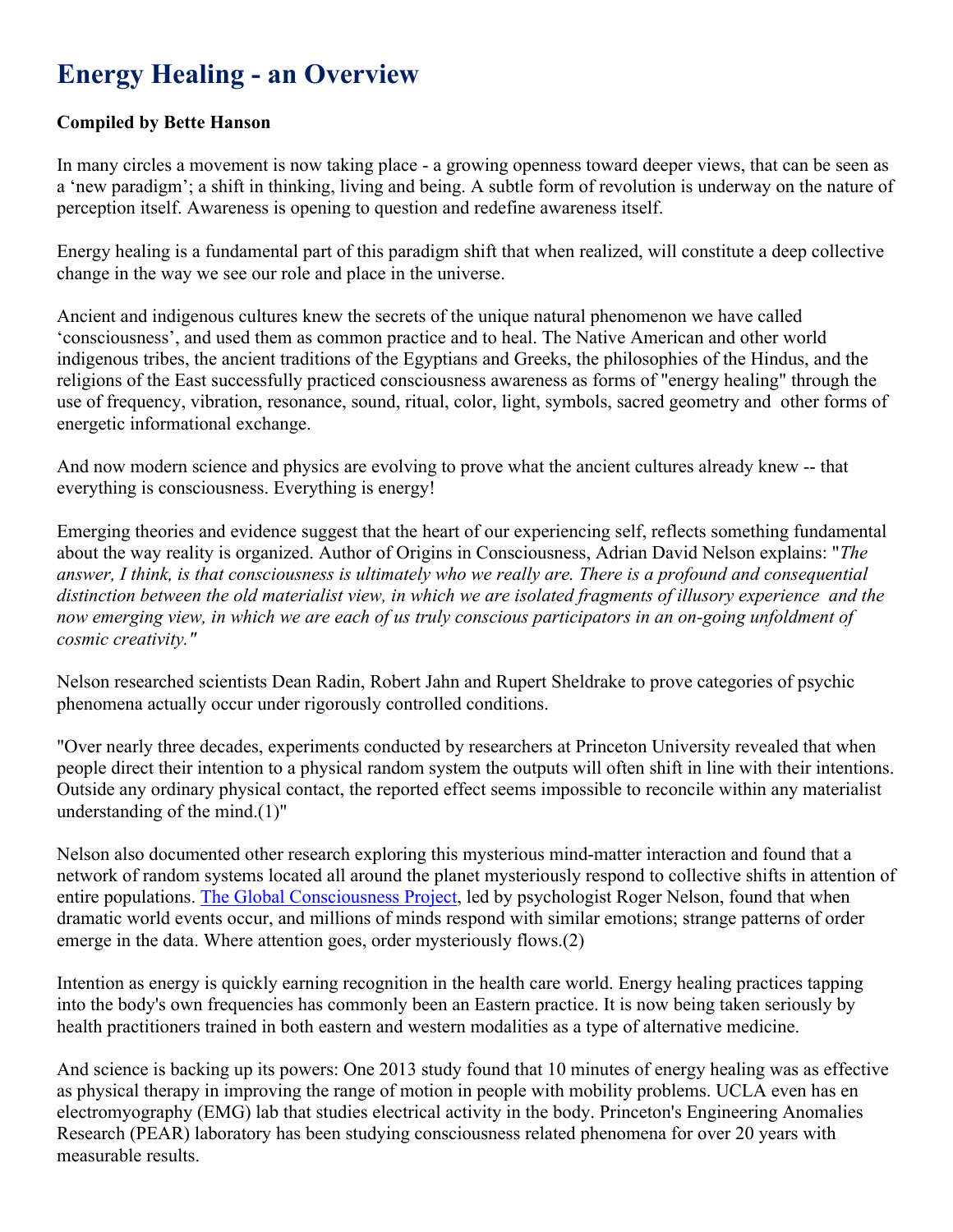What research is proving is all healing ultimately involves energy. Most of modern medicine is allopathic healing methods focused on the physical, mental and emotional levels of life, without recognition of the deeper underlying energy. Energy healing works purely with the energetic level of our being. Energy healing is thus by nature "holistic".

Every health issue has a physical and an energetic component. Energy pioneer, teacher and author Donna Eden, explains that "any physical, mental, or behavioral problem has a counterpart in the body's energies and can be treated at that level." She points out that "every conceivable health problem, psychological challenge, or dysfunctional habit can be improved if not overcome by intelligently shifting the energies in the body that are maintaining that condition."

For this reason, energy healing is recognized as quickly growing professional phenomenon. In general, it describes any form of healing that works on the energy system to rebalance, restore, clear or smooth out the flow of energy in your body. It can address physical illness and emotional or mental disorders, and can also promote high-level wellness, peak performance and spiritual awakening.

Just as we have a physical anatomy, we also have an energetic anatomy made up of energy centers called chakras, energy pathways like meridians and energy bodies; physical, etheric, mental, emotional, spiritual and karmic.

Our energy anatomy is dimensionally complex.

Dimensions are not a location; they are raised levels of conscious awareness. As we discover that we are consciousness -- the state of being aware of a greater connection -- we raise our level of understanding, and we raise our knowledge of how, where and why we are conditioned to think act and be, on ever expanding dimensional levels.

One such pioneer is **VortexHealing® Divine Therapy** founder Ric Weinman. He's discovered that our energetic anatomy stretches interdimensionally in a complex web of divine lines, blueprints, structures, identities, reality streams, assemblage points, intelligence fields, networks of personality pieces and so much more.

As an author of several groundbreaking books, Weinman is devoted to mapping the complex web of our conditioned consciousness and how it awakens to awareness. He writes: "According to Vedic writings, the universe was manifested from primordial sound and vibration. As human beings, we are a microcosm of that universe—an almost infinite mix of simple and complex vibrations crammed into a small bio-conscious body. If you were to take the package of vibrations that you consider to be you and translate that into a song, consider what that song would sound like. Full of conflicting emotions and body sensations, full of restless and chaotic monkey-mind thoughts, full of eons of past-life history and millions of years of genetic survival history, continuously vibrating out of our consciousness and DNA—consider what that song of yourself would sound like. That's why we are so drawn to nature. The harmony of nature reminds us of our own lost harmony."

The modality of **VortexHealing® Divine Therapy** is based in Divine intelligence and helps reposition our awareness of the concept. "*Because Divinity becomes creation, it does have unique expressions that can be recognized. God is one and yet has unique expressions. In Hinduism, the various gods are really the various expressions of the one unfathomable Reality, often referred to as Brahma. And both Christianity and Hinduism believe that one can relate to these expressions and interact with them—as if they were beings. Each of these "beings" expresses and embodies a unique quality of Divinity. VortexHealing® was created by the divine expression that embodies the quality of Transformational Magic...An important aspect of this divine, transformational magic is love, Divine Love."*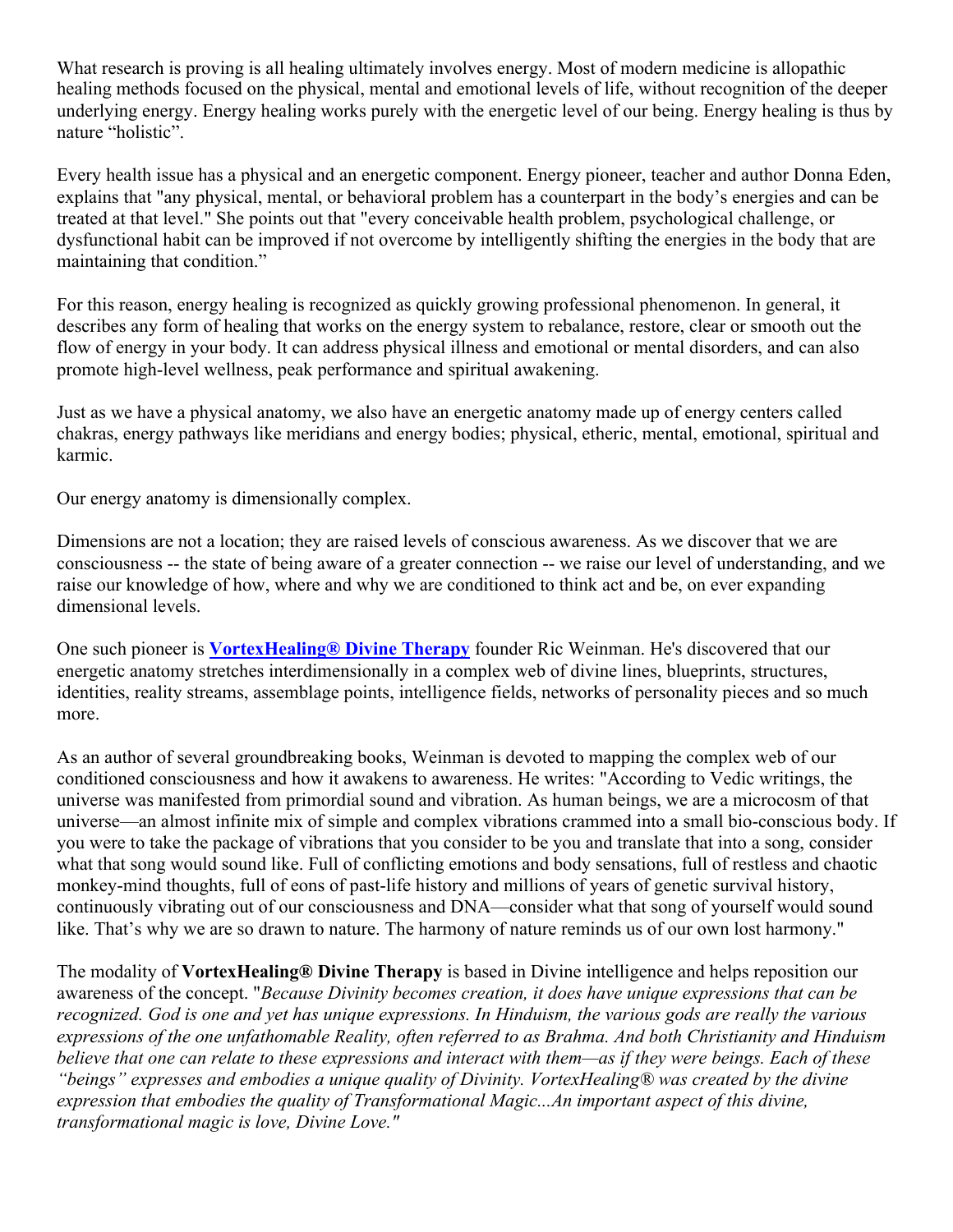Author and journalist Lynne McTaggert helps expand the consciousness perspective that all life is connected as energy interacting. In her book "The Field" she researches and exhaustively documents what is called the Zero Point Field -- a sea of energy that reconciles mind with matter, classic science with quantum physics, and science with religion. "*The universe is self-regenerating and eternal, constantly refreshing itself and in touch with every other part of itself instantaneously. Everything in it is giving, exchanging and interacting with energy, coming in and out of existence at every level. The self has a field of influence on the world and visa versa based on this energy."*

This system is called the subtle body, a new scientific understanding of our quantum-state existence and the unseen fields that determine our physical human condition.

Cyndi Dale, author of The Subtle Bodies explains; "We can't see all the energies that keep the body healthy...Those we can see are called physical, or measurable, energies. Those that we can't yet perceive are called subtle energies. Subtle doesn't mean delicate. In fact, science is beginning to suggest that the subtle - the as yet immeasurable - actually directs the measurable and forms our physical framework."

Energy medicine is an umbrella term that encompasses many forms of vibrational work to include essential oils, herbs, crystals or sound to influence change with the energy field. In a healthy person, the energy field is governed by pattern and order—and that dis-ease occurs when the energy is characterized by imbalance and disorder. In her book Energy Medicine, Donna Eden explains; "It utilizes techniques from healing traditions such as acupuncture, yoga, kinesiology, and qi gong. Energy Medicine is the science and the art of optimizing your energies to help your body and mind function at their best."

In the area of Psychology somatics has opened the door to ideas which argue that many features of human cognition are shaped by aspects of the body beyond the brain. Before the modern clinical version of somatic psychology there were earlier practices (like Ayurveda and Yoga) that naturally incorporate science, art, and spirituality to be seen as one integrated whole.

*Neuroscientist* Dr. Candace Pert writes: "*Most psychologists treat the mind as disembodied, a phenomenon with*  little or no connection to the physical body. Conversely, physicians treat the body with no regard to the mind or *the emotions. But the body and mind are not separate, and we cannot treat one without the other."*

As we've outlined, the body and mind, are not separate from the Divine 'Spirit' as energy and benefit at the root or holistic level, from treatment as a whole.

As you can see different forms of energy healing offer different benefits. Not all are alike or offer the same results. In general, energy healing has broad ranging to transformational effects depending on the modality and practitioner. It can cleanse and detoxify your system, improve your circulation strengthen and revitalize your body, reduce stress, realign imbalances and more.

The best way to determine if energy healing will work for your specific circumstances is to discuss your situation with a healer.

Initially, Western and Eastern methods seemed diametrically opposed, and the schism between then seemed unsurpassable, until practitioners and patients noticed that the two approaches enhance one another. With this discovery, a new health care process was born, termed integrative care.

Physicians specializing in both eastern and western medicine affirmed the power of energetic healing modalities. Deepak Chopra, a holistic physician who also subscribes to Western teachings, said that science is starting to understand how energy healing works.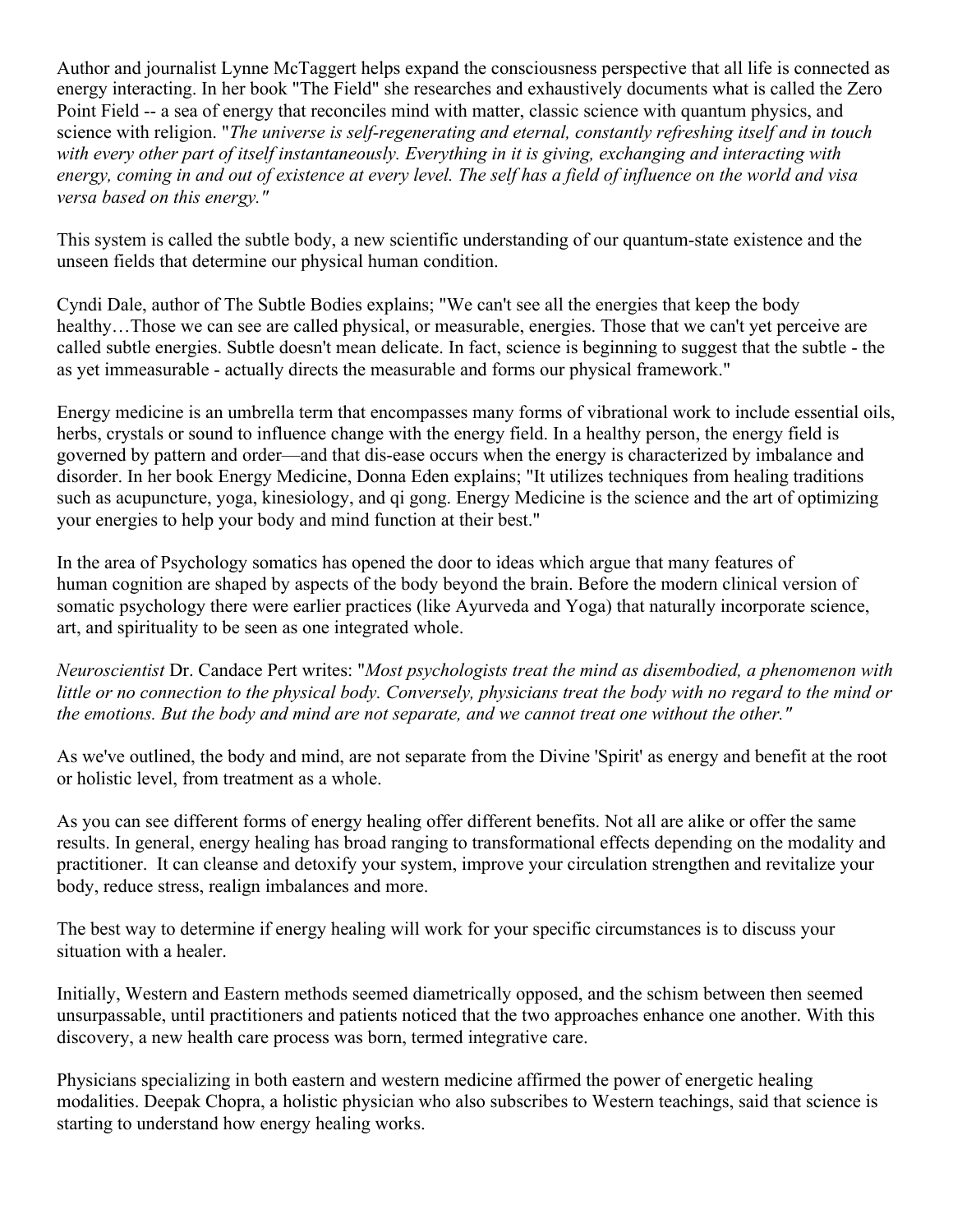"It triggers your own healing system, which is called homeostatis," he said. Homeostatis is what tells your body to create an antibody when you have an infection, or a clot when you fall so that you don't bleed to death.

Scientists like Dr. Bruce Lipton are breaking ground in energetic advancements that are helping us unlearn our own physiology. Lipton, a renowned cell biologist, authored The Biology of Belief that literally changes how we think about our own thinking. It details new scientific discoveries about the biochemical effects of the brain's functioning that show how our cells are affected by our thoughts.

The implications of this research radically change our understanding of life. It shows that genes and DNA do not control our biology; but instead, DNA is controlled by signals from outside the cell, including the energetic messages emanating from our positive and negative thoughts.

This profoundly hopeful synthesis of research in cell biology and quantum physics is being hailed as a major breakthrough, showing that our bodies can be changed as we retrain our thinking through restructuring energy patterns.

Dr. Mark Melrose, an emergency medicine physician at Urgent Care Manhattan, said that there's "infinitely more that we don't understand," about medicine, and that alternative therapies such as energy healing could certainly benefit patients, and also are complements to traditional treatments.

From experience, the most impactful energy healing is transformational at the root level leading to deep clearing of conditioned patterns and insightful realizations that encourage changes in lifestyle.

One of the most comprehensive modalities that I know of from personal experience is **VortexHealing®** which is much more than a healing energetic practice -- it is a Divine art. It is a complete transformational process, empowered by Divinity to work as an expression of Love, bringing divine energy and consciousness to anything in creation that needs it. In practice, this enables VortexHealing® to work in a very powerful way on the body, the mind, the emotions, and spirituality, to impact all aspects of the body's energy system, and to transform the deepest karmic issues we hold as human beings on all levels of reality.

Transformation is fundamental to change. If you continue to live your life in the same way; with the same beliefs and patterns and choices ... your energy can eventually revert back to its original state.

When you address the underlying dysfunction and dis-ease on all levels, I've found that left over energies of emotions, shadow sides and conditioned patterns can often arise for review.

This is an important step in self-development. Real healing comes from the powerful combination of:

1. Seeking the truth of who you are by raising your awareness and mining the unseen depths of your being, to include the shadow side.

2. Actually feeling your feelings.

3. Taking significant lifestyle steps towards a better way of being.

Energy healers are most affective that help you realize that you are your own best healer and the most powerful healing happens when you own your reality by relating experience to choices made, examining shadow sides, embrace feelings, change how you think and learn to be present in life.

Carl Jung was forever saying that 'wholeness for humans depends on the ability to own their own shadow' because he recognized that ONLY by finding understanding of the dark side of ourselves could we be made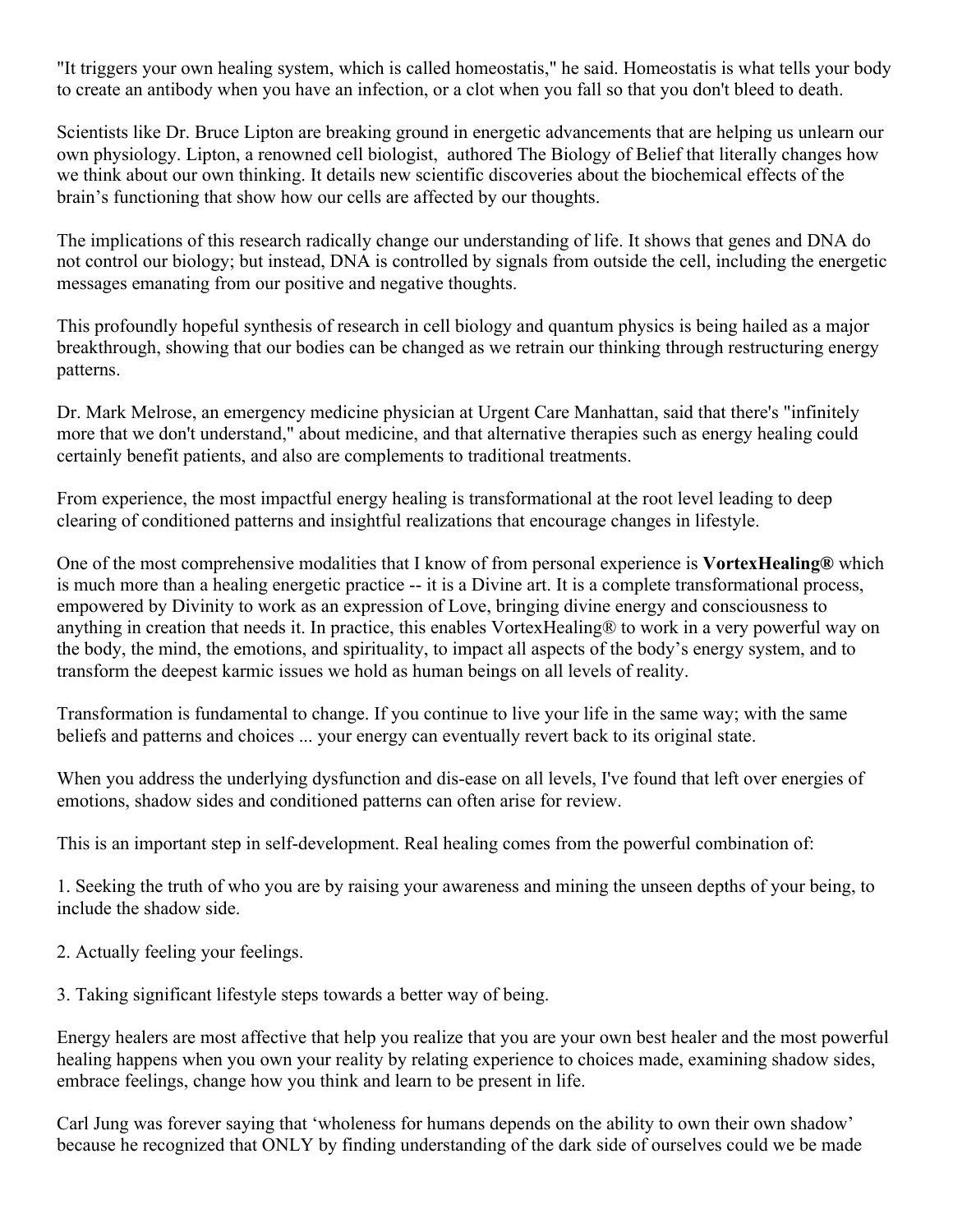'whole'— and, as incredible a claim as it is, it is that all-liberating and all-reconciling and all-redeeming and all-healing— and thus all-transforming.

Owning the shadow both introduces us to the hidden aspects of our persona and also the hidden treasures. In his book "Owning Your Own Shadow", author Robert A. Johnson adds, "Curiously, people resist the noble aspects of their shadow more strenuously than they hide the dark sides."

Marianne Williamson agrees with the common human phenomenon in her widely popular quote. "Our deepest fear is not that we are inadequate. Our deepest fear is that we are powerful beyond measure. It is our light, not our darkness that most frightens us. We ask ourselves, 'Who am I to be brilliant, gorgeous, talented, fabulous?' Actually, who are you not to be? You are a child of God. Your playing small does not serve the world."

What many people who are waking up realize is that this process of conscious self discovery in and of itself IS the journey of transformation. It is an awareness, a metamorphosis that has been gained by struggling with and working THROUGH the levels of consciousness -- a journey that can be both painful and ultimately enlightening. This awareness itself is its own tool and is often referred to as awakening.

## "*When we realize that who we are is formless awareness we begin to lose the fear of death. When, as this formless awareness we realize we are also physical form we begin to lose the fear of life." ~~ Loch Kelly*

Meditation teacher, psychotherapist and author Loch Kelly teaches simple tools of awareness that assist in stepping out of our chattering mind. From your new awareness-based operating system he helps us learn how to train the brain to remain at home in the heart.

The process is paradigm shifting and simple. Loch Kelly describes awakening as *"more like returning to our natural condition. It is an undoing of techniques and a returning home, and a way of discovering and uncovering a natural condition. When this natural condition becomes revealed, we then learn that it can maintain itself in a very wonderful way. However, the initial first step requires glimpsing the natural condition, which involves a willingness to unlearn."*

The mere fact that you're reading this article is proof that energy healing is gaining ground as a holistic alternative and integrative complement to conventional medical care. Twenty years ago no one knew what acupuncture or Reiki was. Now major insurance carriers are providing coverage for acupuncture treatments. And Reiki is being offered in hospitals and other medical establishments.

Our world is radically changing and people are demanding alternatives to symptom based, pharmaceutical fueled health approach. People are getting sick and tired of being stressed, sick and tired. The famous proverb "Physician, heal thyself" seems very appropriate in our over commercialized medical culture.

Donna Eden believes our body is engineered to tap into its healing forces, and acknowledges that that force leads to health. She states in her book, Energy Medicine, co-authored with David Feinstein, that the body wants to heal, and that every cell carries extraordinary intelligence and fortitude. And, while we all sometimes need outside help and direction, she claims healing is an inside job.

Conventional medicine, at its foundation, focuses on the biochemistry of cells, tissue, and organs. At its best, it saves lives and inspires health At its worst, it is a dehumanizing commercial entity that economically preys off of suffering.

Energy healing, at its foundation, focuses on the holistic root of disease -- the vast energy fields of the body that organize and control the growth and repair of cell, tissues, organs, genetic and karmic history and consciousness itself. At the minimum, it relaxes, rebalances and revitalizes. At its best -- it is truly transformational and a metamorphosis!